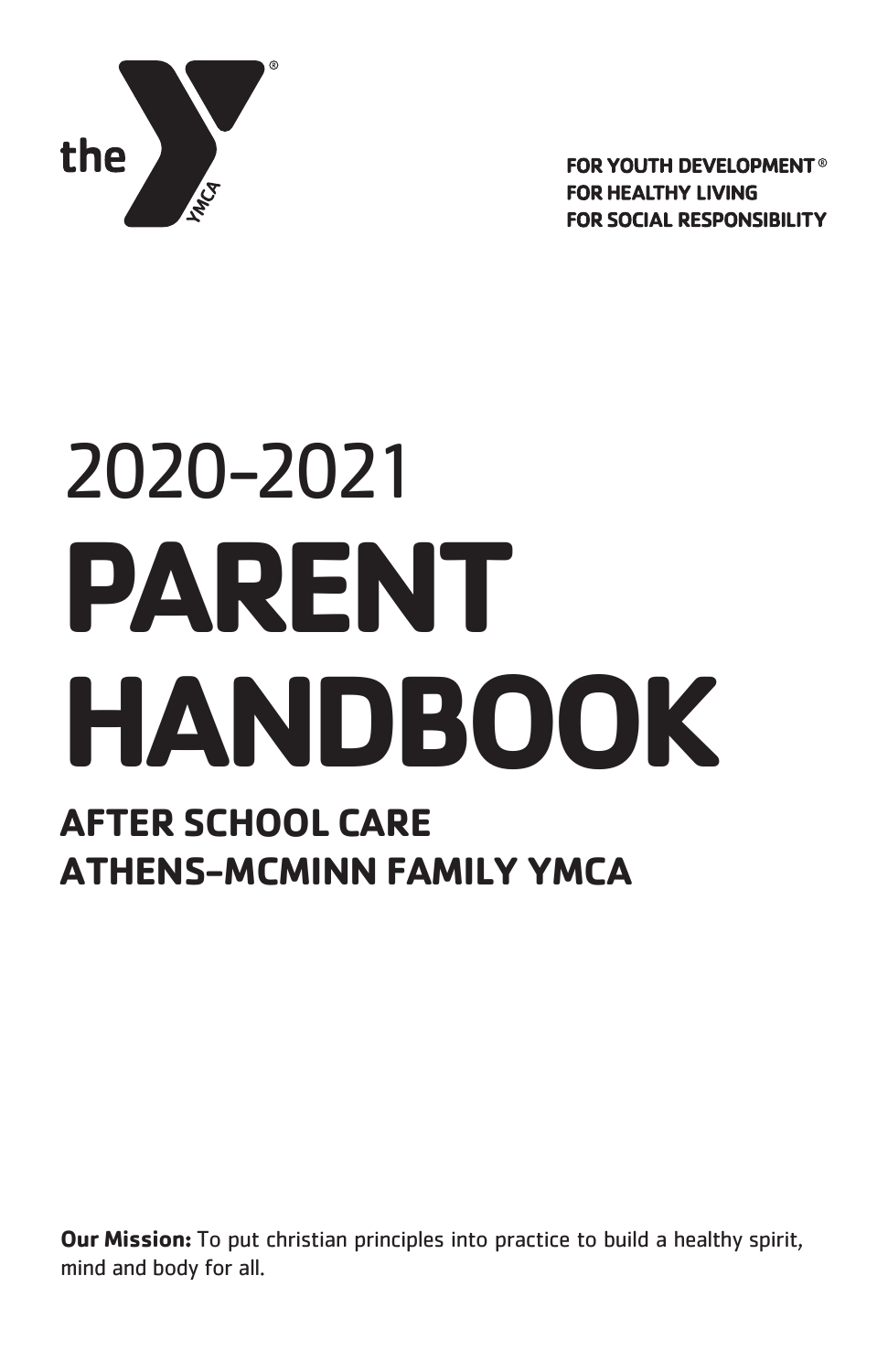# **CONTENTS**

| <b>Admission/Enrollment</b>                                                                                                                                                | 2                                            |
|----------------------------------------------------------------------------------------------------------------------------------------------------------------------------|----------------------------------------------|
| <b>Non Discrimination Statement</b>                                                                                                                                        | 3                                            |
| <b>Children with Special Needs</b>                                                                                                                                         | 3                                            |
| <b>Fee Policies</b><br><b>Accepted Payment Methods</b><br>Late Fees/Past Due Balances<br><b>Returned Payments</b><br><b>Sickness/Vacation Credit</b>                       | 4<br>5<br>6<br>7<br>7                        |
| <b>Closures</b>                                                                                                                                                            | 7                                            |
| Parent Involvement/<br>Communication                                                                                                                                       | 7                                            |
| <b>Discipline</b>                                                                                                                                                          | 8                                            |
| Investigating an<br><b>Issue or Concern</b>                                                                                                                                | 9                                            |
| <b>Withdrawal From</b><br>the Site/Program<br>At Parent's Request<br>At Site's Request                                                                                     | 9<br>9<br>9                                  |
| <b>Program Procedures</b><br>Before-Care Program<br>After-Care Program<br>Late Pickup<br><b>Absences</b><br>Vacation<br><b>TV/Video Policy</b><br><b>Cell Phone Policy</b> | 10<br>10<br>10<br>10<br>11<br>11<br>11<br>11 |
| <b>Healthy Eating and</b><br><b>Physical Activity</b>                                                                                                                      | 11                                           |
| <b>All-Day Out Programs</b>                                                                                                                                                | 11                                           |
| <b>Snacks/Lunches</b>                                                                                                                                                      | 12                                           |
| Snow/Inclement Weather/<br><b>Emergency Procedure</b><br><b>Emergency Management Plan</b>                                                                                  | 12<br>13                                     |
| <b>Insurance</b>                                                                                                                                                           | 13                                           |
| <b>Injury</b>                                                                                                                                                              | 13                                           |
| <b>Illness</b>                                                                                                                                                             | 13                                           |
| <b>Child Abuse Prevention</b>                                                                                                                                              | 14                                           |

# **ADMISSION/ENROLLMENT**

| ٠         | The Athens-McMinn Family YMCA<br>provides safe, quality care at the<br>YMCA.                                                                                                                                                                                                                                                                                               |
|-----------|----------------------------------------------------------------------------------------------------------------------------------------------------------------------------------------------------------------------------------------------------------------------------------------------------------------------------------------------------------------------------|
|           | Any student attending the specific<br>school location where the Athens-<br>McMinn Family YMCA picks up can<br>enroll. The ages we serve at each<br>location will be based on the ages<br>attending that specific school. Ages<br>vary from 4 years to 14 years.<br>The YMCA reserves the right to close/<br>combine sites based on school<br>accessibility and enrollment. |
| ٠         | When you register your child in the<br>After School Care program, you are<br>securing the availability of care for the<br>entire school year; therefore, you are<br>responsible for the weekly fees<br>regardless of attendance.                                                                                                                                           |
|           | To register your child for After School<br>Care, you must register online, sign the<br>permission statement, complete the<br>Draft Agreement and submit your<br>registration fee.                                                                                                                                                                                          |
| ٠         | Once your child is registered, the<br>following items must be completed<br>before your child attend After School<br>Care:                                                                                                                                                                                                                                                  |
|           | Child Information Form completed<br>$\Diamond$<br>and signed.                                                                                                                                                                                                                                                                                                              |
|           | Vaccination Forms on file.<br>♦<br>$\Diamond$<br>For children attending Pre-K<br>programs, a Tennessee Certificate of<br>Immunization must be completed.                                                                                                                                                                                                                   |
|           | A new registration form/online<br>registration and Child Information<br>Form must be completed for each new<br>program (Fall and Summer).                                                                                                                                                                                                                                  |
|           | Immunization forms must be up to<br>date and on file at the YMCA. You will<br>receive a Summer Parent Handbook<br>with specific information about<br>summer care.                                                                                                                                                                                                          |
| $\bullet$ | All weekly fees are to be paid-either<br>online at athensmcminnymca.org or by<br>a scheduled weekly/monthly draft-in<br>advance of service. Fees are due by 6<br>p.m. on the Friday prior to attendance<br>for the following week. A \$5 late fee will<br>be assessed for payments made after 6<br>p.m. on Friday (see "Fee Policies").                                    |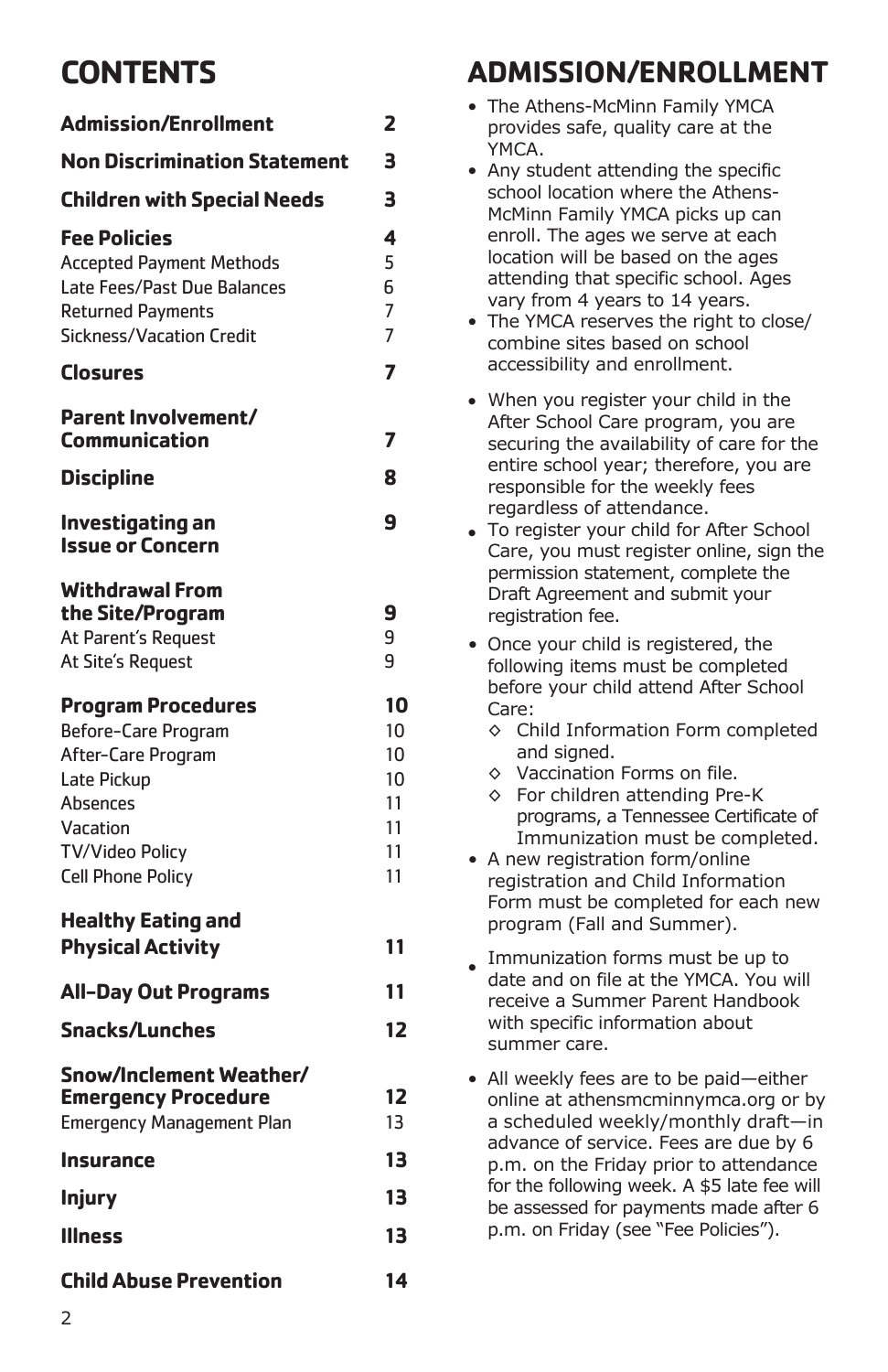- <span id="page-2-0"></span>• To ensure the ASC program is a good fit for your after care needs, we extend a two-week trial period for all new enrollees, during which you may unenroll your child at any time. Registration and weekly fees apply
- We reserve the right to request withdrawal of a child during or after the trial period if one or more of the following conditions exists: (1) the child is not participating in or benefiting from the program; (2) the staff cannot provide adequate or safe care for the child; (3) the staff cannot provide adequate or safe care to other enrolled students due to the needs of this child.
- After the two-week trial period expires, a two-week advance written notice is required before leaving the program at the parent's request. Parents are responsible for fees during these two weeks (see "Withdrawal From the Site/ Program").
- Parents should update all information including additional medical information and/or a change in address, telephone numbers or family situations—at the time of change. Please check every six months to make sure all information is correct.
- The YMCA discourages kids from bringing toys, electronic devices and/or items from home. The YMCA is not responsible for broken, lost or stolen items.
- The Tennessee Department of Children's Services (DCS) requires child care centers—including YMCA After School Care—to have a written policy regarding intoxicated adults or adults who display behavior which may place the child(ren) in immediate risk when picking up. Children shall not be released to anyone a reasonable person may conclude would place a child at imminent risk. A child may be released if it is reasonably believed a refusal to release that child could place staff or other children at imminent risk. Should such an incident arise, emergency personnel must and will be contacted immediately.

## **NON DISCRIMINATION STATEMENT**

- YMCA After School Care ("YMCA") will not discriminate against any individual on the basis of disability with regard to the full and equal enjoyment of the goods and services of the YMCA. YMCA will also not discriminate against any individual because of the known disability of an individual with whom such person is known to have a relationship or association.
- YMCA will make reasonable modifications in its policies, practices, or procedures when such modifications are necessary to afford its childcare services and facilities to children with disabilities, including children with Autism Spectrum Disorder, unless the modifications would fundamentally alter the nature of its services or facilities.
- YMCA will take such reasonable steps as may be necessary to ensure that no individual with a disability is excluded, denied services, segregated or otherwise treated differently than other individuals because of the absence of auxiliary aids and services.

# **CHILDREN WITH SPECIAL NEEDS**

• We are committed to creating an environment where all children thrive, including children with special needs. A child with special needs is one whom it has been determined requires special attention and/or accommodations that other children in a group setting do not require. These determinations may be based on physical, cognitive or behavioral challenges that the child may face. Our program specializes in group child care and is an inclusive school age program that recognizes each child's uniqueness. Our desire is to work with every child and family so that their child succeeds in our program. We will make reasonable accommodations in our program toward that goal, but we must note that there are some circumstances where we cannot effectively meet the needs of a child.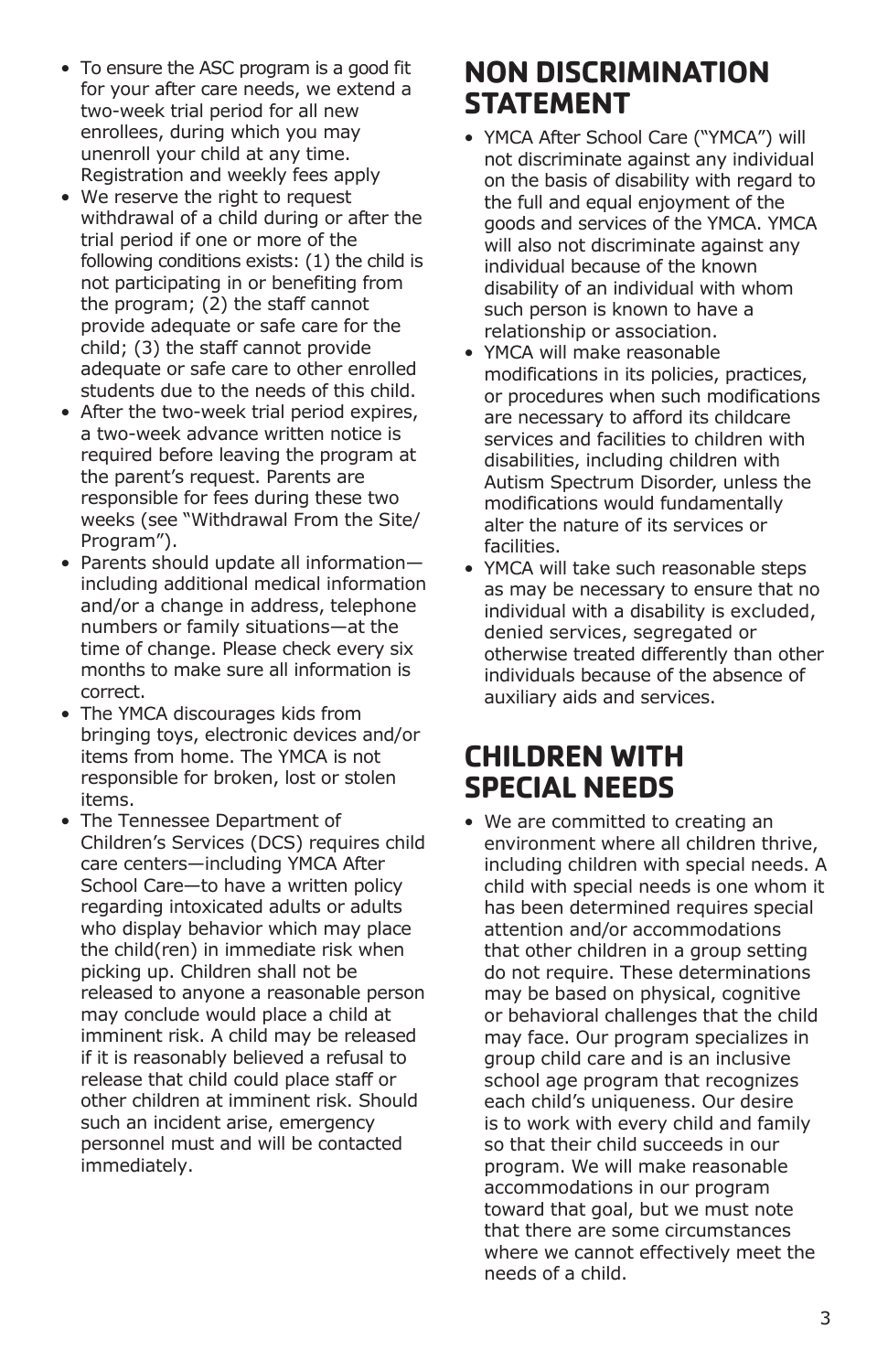<span id="page-3-0"></span>• Parents are required to complete the "Special Needs Form" in order to help us learn about your child's special needs and their ability to manage everyday tasks or situations that are common in our school age program. The form should be submitted to matt@athensmcminnymca.org with the child's school listed in the subject line. A Program specialist will contact the parent to review the form. Through this process, YMCA staff will make a determination of whether or not the child needs one-to-one care and what program accommodations can be made. Based on its current funding levels, the Athens-McMinn Family YMCA is not able to provide one-to-one staffing. This does not mean that children who require such care are excluded from the program, but only that the Athens-McMinn Family YMCA cannot provide additional staff to meet that need. Where providing one-onone-care would allow the child to reasonably participate in the program, parents have the option of providing one-to-one care at their expense.

# **FEE POLICIES**

- A non-refundable registration fee is required at the time of enrollment.
- To determine our fees each school year, we review the school calendars for each of the districts we serve to determine the anticipated total number of days we will provide care. We consider school year start dates, Fall Break, Winter Break, Spring Break and other abbreviated weeks. We then set a fee schedule for the year based on the costs associated with operating our program—staffing, Affordable Care Act, supplies, etc. Fees may be adjusted with changes to the school calendar of which we have advance notice.
- There are three types of services requiring fees in ASC: **Regular Weekly Care** (After School Care), **All-Day Outs** (Teacher In-Service, Teacher Planning, etc), **Spring/Fall Break/ Winter Break.**
- **• Regular Weekly Care—**Once you enroll your child in ASC, you are reserving a space for that child for the entire school year. Payment for the services you register for will be expected regardless of attendance.
- **•** At the beginning of the school year, a Calendar of Fees specific to ASC will be available online at athensmcminnymca.org. This will list the fees for the school year, which are aligned to the school system calendar. Please keep this document for your reference throughout the school year.
- **Regular Weekly Fees—**Fees are due at 6 p.m. on Friday prior to attending ASC the following week. A \$5 late fee is assessed each week for fees not received by 6 p.m. Friday for the upcoming week.
- **•** Unless noted on the Calendar of Fees, the fees for each full week of care are expected by 6 p.m. each Friday before attending the next week of ASC.
- **•** A full week of care is considered a minimum of three days of normal ASC after care in a calendar week.
- **•** ASC fees must be paid during the weeks where there are snow days, holidays and child absences. These fees will not be pro-rated or credited.
- **•** Parents may receive credit for up to two weeks of missed attendance with either advance notice or a doctor's note (see "Sickness/Vacation Credit"). A "week" of credit is 5 consecutive days (no partial week credit/pro-rate).
- **• Legal Holidays—**There is no reduction in your weekly fee for legal holidays. Fees are computed on a full-week basis.
- **• Sibling Discount—**Parents with more than one child enrolled in the program will receive a discount on a second child and all subsequent children who enroll during the same school year program.
- **• Fees for winter/spring break and all other "school's out" days will not be drafted automatically.** You must register separately in advance and pay online at athensmcminnymca.org. You must register in advance for **Spring/Fall/ Winter Break Care**. Because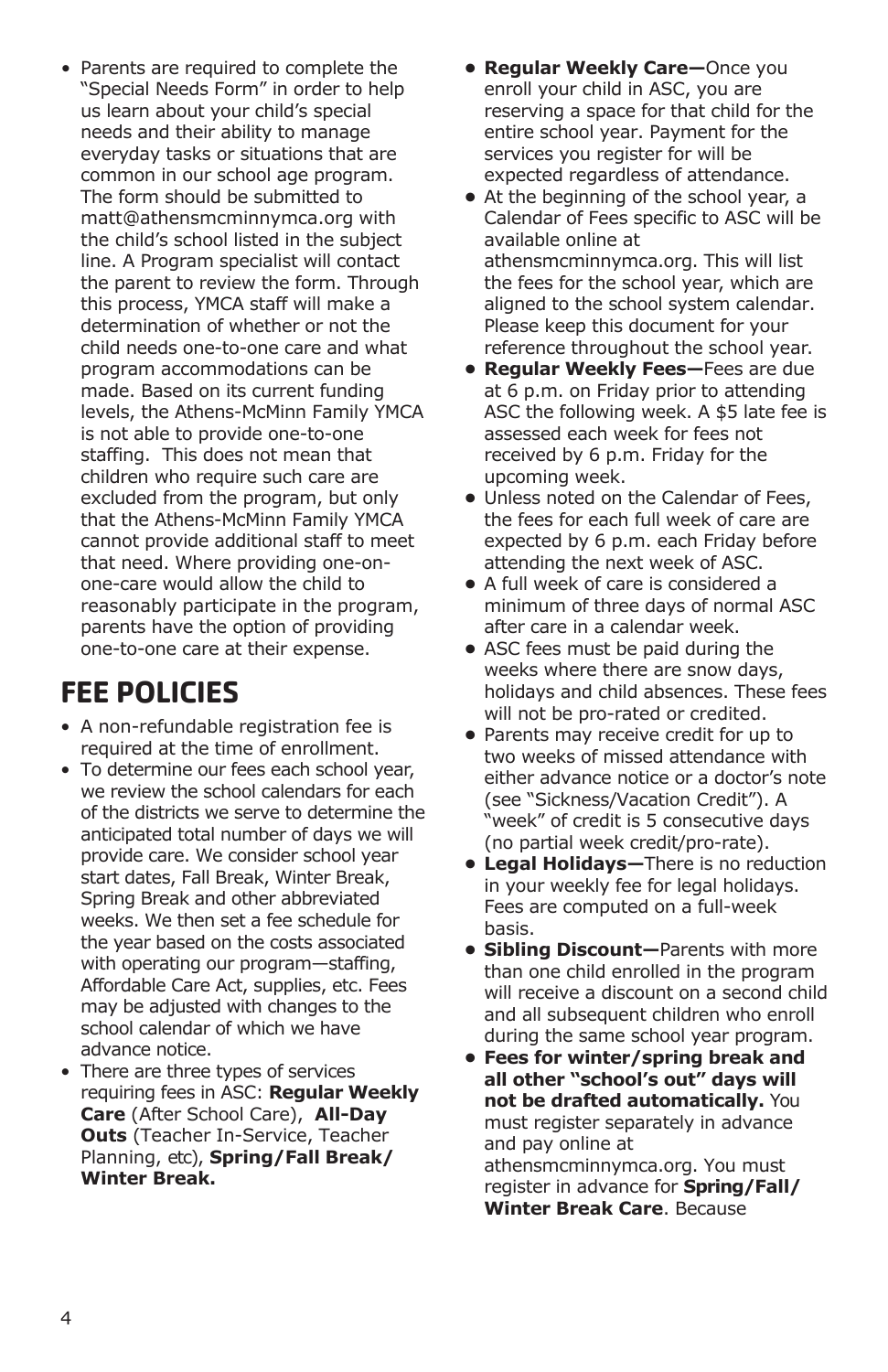these days are scheduled in the school calendar and we can plan for them, you only pay for the days you register for. These full-week breaks are the only weeks when you are not required to pay regular weekly fees. You will be required to pay for the days for which you register, whether your child attends them or not. If any "breaks" are shorter than the scheduled full week, regular weekly fees are required for that week, and additional fees are required if you register for care on the abbreviated "break" days.

- To attend **All-Day Outs**, you must register in advance for these days and pay the additional fee online. Your regular weekly fees are due whether your child attends these days or not.
- We can not offer care for **Snow Days/ Inclement Weather Days** because we are not licensed to offer Drop-In Care. For consecutive inclement weather days, we will do our best to come up with an All-Day Out Camp.
- **Drop-In Care** (up to two days) rates are available at selected sites offering before and after care. Space for drop-in care is limited and not offered at all sites. Sites with two-day care are offered on a first-come, first-served basis. You must choose in advance the two days the child will attend; once selected, a child's schedule cannot change without two weeks' written notice. Students enrolled in drop-in or two-day care may register and attend Extended Day, All-Day Outs and Spring/Fall/Winter breaks. They are may also attend on snow/inclement weather days. Additional fees apply.
- Visit our website at www.athensmcminnymca.org for a complete list of School's Out Camps.
- **"Responsible" and Billing Parties—** As the enrolling parent, you are responsible for all fees related to your child's participation. Upon request, the YMCA is able to send account

statements to a "billing" party other than parent/guardian; regardless, you remain responsible for payment of all fees.

- **• Financial Assistance** is available through private donations and funding from the United Way of McMinn & Meigs Counties to those who qualify for a reduced rate. Contact the YMCA or visit our website at www.athensmcminnymca.org for an application. We require a completed application and verification of income as stated on the Financial Assistance Form. We cannot process your application without this verification. You are responsible for full fees until any assistance is granted; we are unable to make any fees retroactive. Turn in your completed application and documentation to the Welcome Center or submit paperwork directly by emailing all documentation to tiffany@athensmcminnymca.org. Please submit copies as we will be unable to return original documents.
- **Leaving the Program—**Participants leaving the program are required to notify the YMCA in writing two weeks prior to leaving and are responsible for payment during these two weeks. To stop your electronic draft of fees, a two-week written notice is required, and you must complete the Change Form (see "Withdrawal From Site/ Program").

#### ACCEPTED PAYMENT METHODS

- All payments must be made online at www.athensmcminnymca.org by bank draft or by credit card payment. If you have any questions about payments, contact the **Business Office at 423-745-4904**.
- We do not accept cash, checks or money orders at the site for payment.
- You can make a cash or check payment in advance at the YMCA Welcome Center. However, it must be made by Thursday at 5pm to avoid the draft of your account.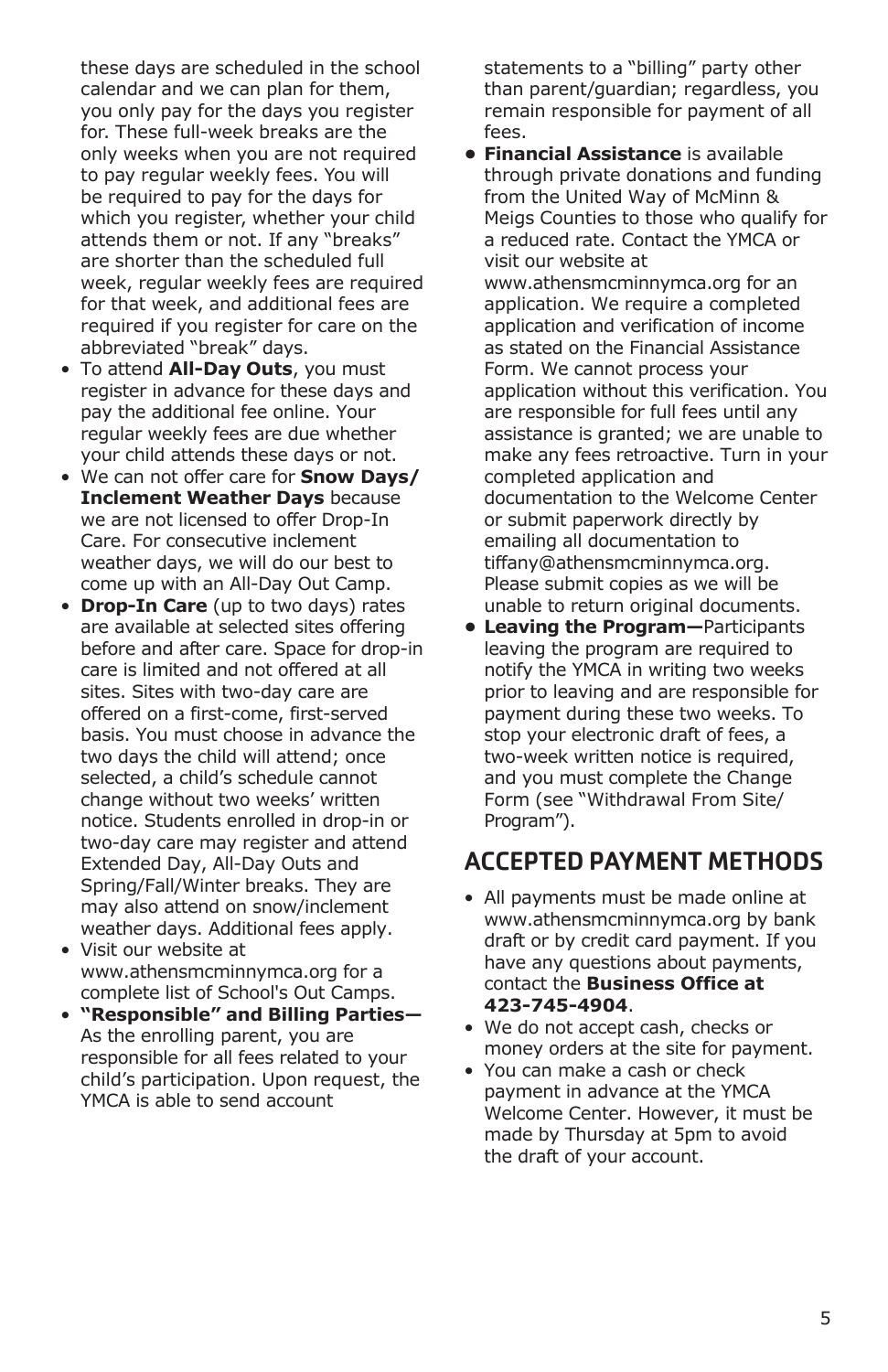- <span id="page-5-0"></span>• We can accept credit card and check payments online at www.athensmcminnymca.org; however, you can only add/edit credit card information online. You must contact our Business Office at 423-745-4904 to add/edit bank account information.
- You must register online and pay fees for school breaks and All-Day Outs. We do not invoice for these days.

#### **Electronic Bank Draft**

- There are two options for paying with an electronic bank draft—online at athensmcminnymca.org or by an automated weekly/monthly draft. **You must provide us your bank account information before attempting to pay online or scheduling a draft.**
- To add/edit your bank account information, turn in a Change Form with a voided check to your site director or call the Business Office at 423-745-4904.
- If you would like to schedule an automated weekly/monthly draft, return the Change Form with your voided check to your site director or call the Business Office at 423-745-4904. The draft amount will be the full weekly fee.
- If you are using the online option, you can make one-time payments in advance of care or schedule regular payments. You can pay for more than one week at a time online; however, all weekly fees must be paid by 6 p.m. each Friday.
- We charge \$25 for returned drafts (see "Returned Payments").

#### **Credit Card Payment**

- You can set up an automated weekly/ semi-monthly/monthly credit card draft on each Friday prior to the week of care.
- You can set your account up on alternating credit cards. Please contact the Business Office at 423-745-4904 to set this up.
- You can add/edit credit cards by going online or by calling the Business Office at 423-745-4904.
- You can set up a weekly/semi-monthly/ monthly credit card draft by submitting a Change Form or calling the Business Office at 423-745-4904. If you are submitting a Change Form, we need to have the credit card you wish to draft on file before scheduling/changing a draft.
- If you are using the online option, you can make one-time payments in advance of care or schedule regular payments. You can pay for more than one week at a time online; however, all weekly fees must be paid by 6 p.m. each Friday. We will charge a \$5 late fee and your child may not be picked up the following week.
- We charge \$25 for returned drafts (see "Returned Payments").

#### LATE FEES/PAST DUE BALANCES

- A \$5 late fee will be assessed each week for fees not received by Friday before 6 p.m. for the upcoming week.
- After the third time a participant is dropped from the roster (for nonpayment) in a school year, the child will have to be re-registered to get back into the program (full registration fees will apply).
- Parents who do not honor payment arrangements three times in a school year will have to re-register to get back into the program (full registration feels will apply).
- Lack of payment of all weekly fees, including late fees, is grounds for immediate withdrawal from ASC.
- Any family with past due fees of one week must pay in full, including late fees, before the child can return on Monday of the second week.
- Children attending ASC on Monday with a balance due for the week are subject to be denied access into the program. Payment must be made before pickup on Monday, or payment arrangements must be made with the Business Office to be paid within the week by pickup on Monday.
- Late pickup fee is \$1 per minute per child and must be paid online within one week of the incident. No exceptions.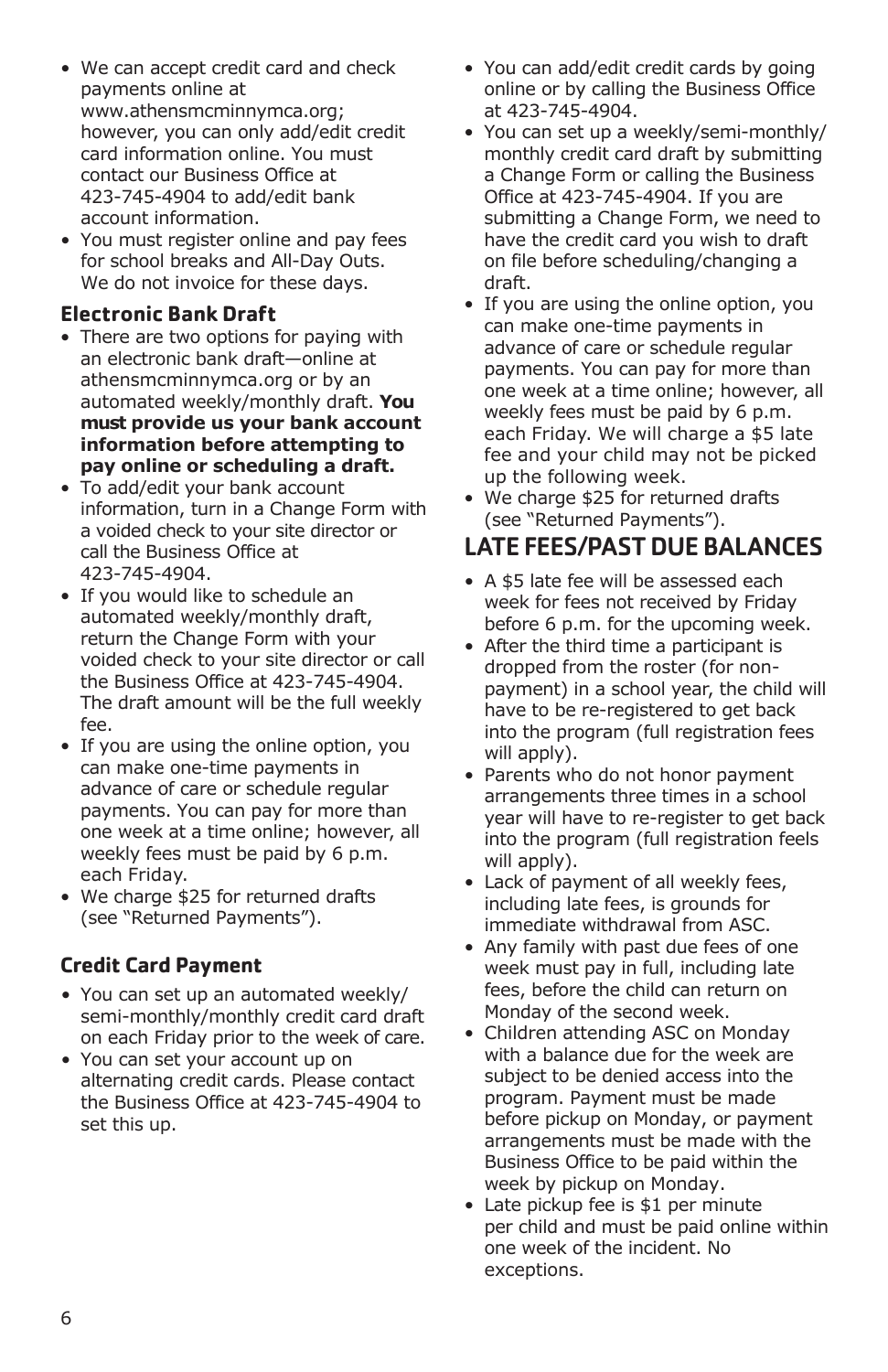<span id="page-6-0"></span>• Chronic late pickup is ground for dismissal from the program.

#### RETURNED PAYMENTS

- Be proactive with your payments, and ensure drafts will go through to avoid additional fees and denial of access to the program. After three bad drafts, your child will be un-enrolled for the remaining of year. To regain access, you must re-register (registration fees apply) and make payment arrangements with the Business Office. If there is a waiting list, your spot will be forfeited, and your child will be placed on the waiting list.
- After two bad bank drafts, all future payments must be set up on a credit card.
- Returned EFT drafts for non-sufficient funds and returned credit card drafts for exceeding a credit card limit will be collected by an agency licensed by the Collection Service Board, including any fees they charge for collection.
- To avoid the collections service and take care of a returned draft, call the Business Office at 423-745-4904. Failure to clear a returned draft will prevent you from registering for any YMCA programs.
- Returned credit card drafts for an invalid card number or an expired expiration date will be collected by the Business Office.
- Payment arrangements can be made with the Business Office prior to a bad draft, should the occasional need arise. Please contact the Business Office at 423-745-4904 for payment options in these rare cases.
- Outstanding balances resulting from uncollected returned drafts must be cleared up before the child can enroll or attend any YMCA program.

# **CLOSURES**

- ASC programs close during the following days/ holidays: Labor Day, Thanksgiving Day, the day after Thanksgiving, Christmas Eve, Christmas Day, New Year's Eve, New Year's Day, Good Friday, Memorial Day and July 4th.
- ASC closes in preparation of our transition from ASC to Summer Camp program and again from Summer Camp to ASC. This may vary under certain circumstances.

## **PARENT INVOLVEMENT/ COMMUNICATION**

- **• Parent Communication**—We will communicate by email. To receive email communication from the YMCA, please include a legible email address on the Child Information Form. Please ensure you update your email, should it change during the year.
- **• Parent Information Area—**There is a designated area for dissemination of program information.
- **• Parent Advisory Committee—**This volunteer committee is responsible for helping with ASC program development, program evaluation and program promotion. This committee also assists with all special events and fundraising activities.
- **• Parent Helper—**Parents volunteer to assist caregivers with site duties, such as serving as a guest speaker and providing a special snack or party for the program. Parents are welcome and encouraged to visit their child's program at any time. We do request advance notice.
- **• Parent/Child Input—**Twice a year, children and parents are asked to complete an evaluation of our program. With this feedback, we can incorporate program ideas and services to better meet our site families' needs.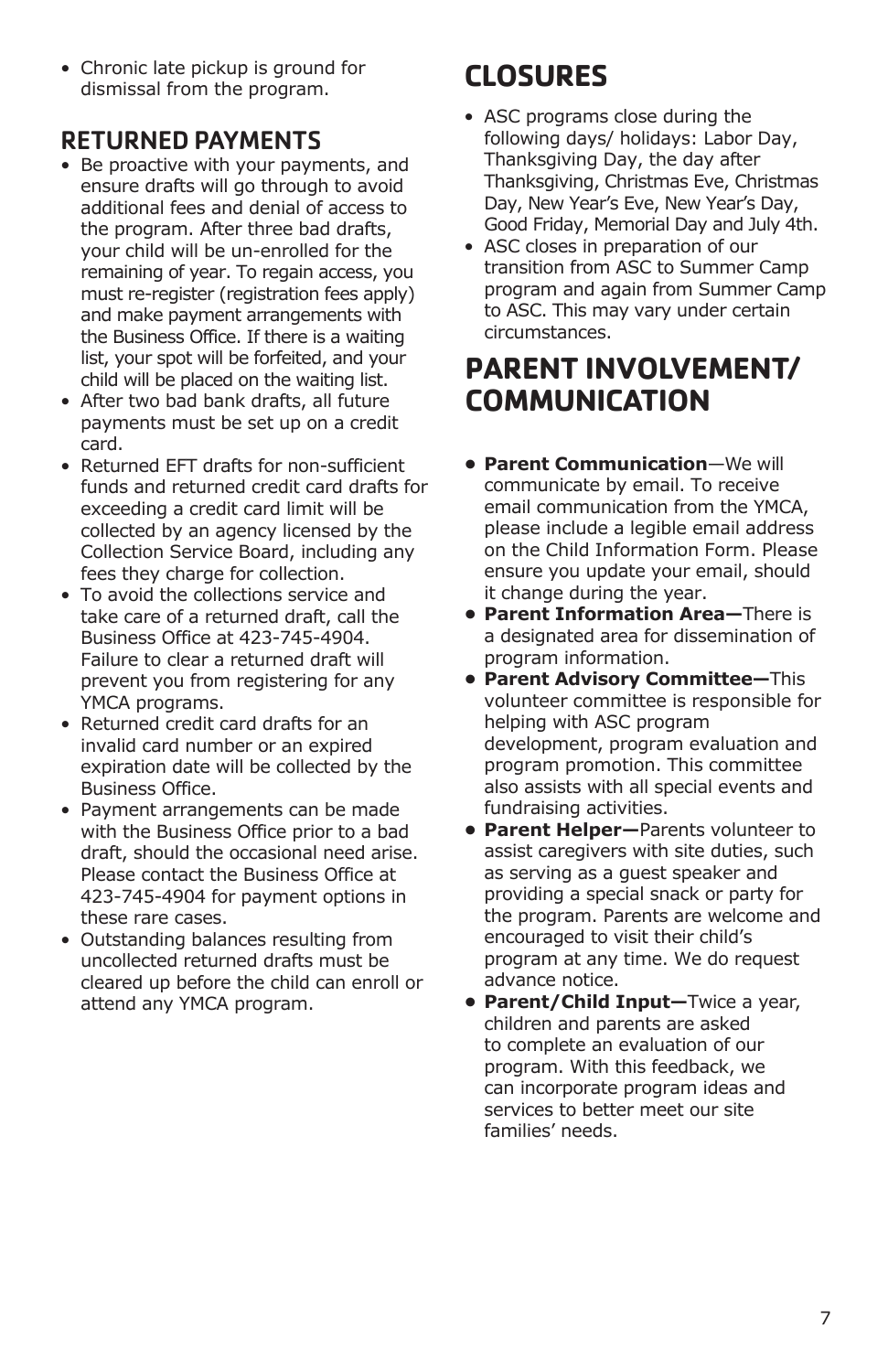- <span id="page-7-0"></span>**• Parent Conferences—**The exchange of information about a child from the parent's perspective and the staff's perspective can be very helpful to parents, school officials and program staff. Parent conferences can be informal or formal. We cannot emphasize enough that it is important that you share changes at home or at school that affect your child(ren)'s life. Staff can better provide for a child's needs at these times if we are aware of the changes.
- **• Family Fun Events—**Family Fun Events are scheduled a minimum of two times per year to offer families and staff an opportunity to play and learn together.
- **• YMCA Membership:** As a YMCA member, your household is eligible for ASC program discounts. If you would like to take advantage of this benefit, please stop by the closest facility and fill out the membership application. You will choose either a Family Membership (two adults and dependents in same household) or Junior Family (one adult and dependents in same household). Your monthly dues will then be set to draft on either the 2nd or 17th of each month and will continue until you submit a cancellation form to your home YMCA center no later than two weeks before your set draft. Please note that you will receive notification once your membership status is no longer active that your ASC rate is set to increase.

The Athens-McMinn Family YMCA is committed to keeping its doors open to everyone. With the help of annual gifts, we offer an Open Doors Program to make membership and program fees available to all. If your household is unable to afford the ASC discounted rate, we will work with you to provide financial assistance through our Open Doors Program.

# **DISCIPLINE**

Our goal is to guide children in becoming happy, responsible and cooperative participants through positive teaching techniques. In the event that behavior requires discipline:

- Staff action will not damage the child's self-image or embarrass the child.
- Staff action will help kids learn selfcontrol, choose alternatives, identify feelings and develop understanding and respect of feelings for others.
- Staff will communicate regularly with families regarding behavior concerns.
- Every effort will be made by staff to enlist the cooperation of the child and parents to solve problems.
- To teach responsibility in the event that a child deliberately damages any property or equipment that the YMCA is using, the child/parent will be responsible for the cost of replacement.
- **Staff are responsible for proper discipline of children. We cannot allow parents to "discipline" or question children who are not their own. This applies regardless of whether activities are on- or offsite.**

#### **Suspension from our program from one to five days can occur if the following inappropriate behavior is used:**

- Harming a staff person or another child
- Stealing
- Damaging property
- Using foul language
- Being totally disruptive and uncontrollable in the group
- Inappropriate child to child contact
- Bullying

**Behavior Management—**The safety of a child is the highest priority for setting behavior management procedures. When a child has a severe discipline problem (on any ONE occasion), the parent may be called by staff and asked to pick up the child within one hour of the call.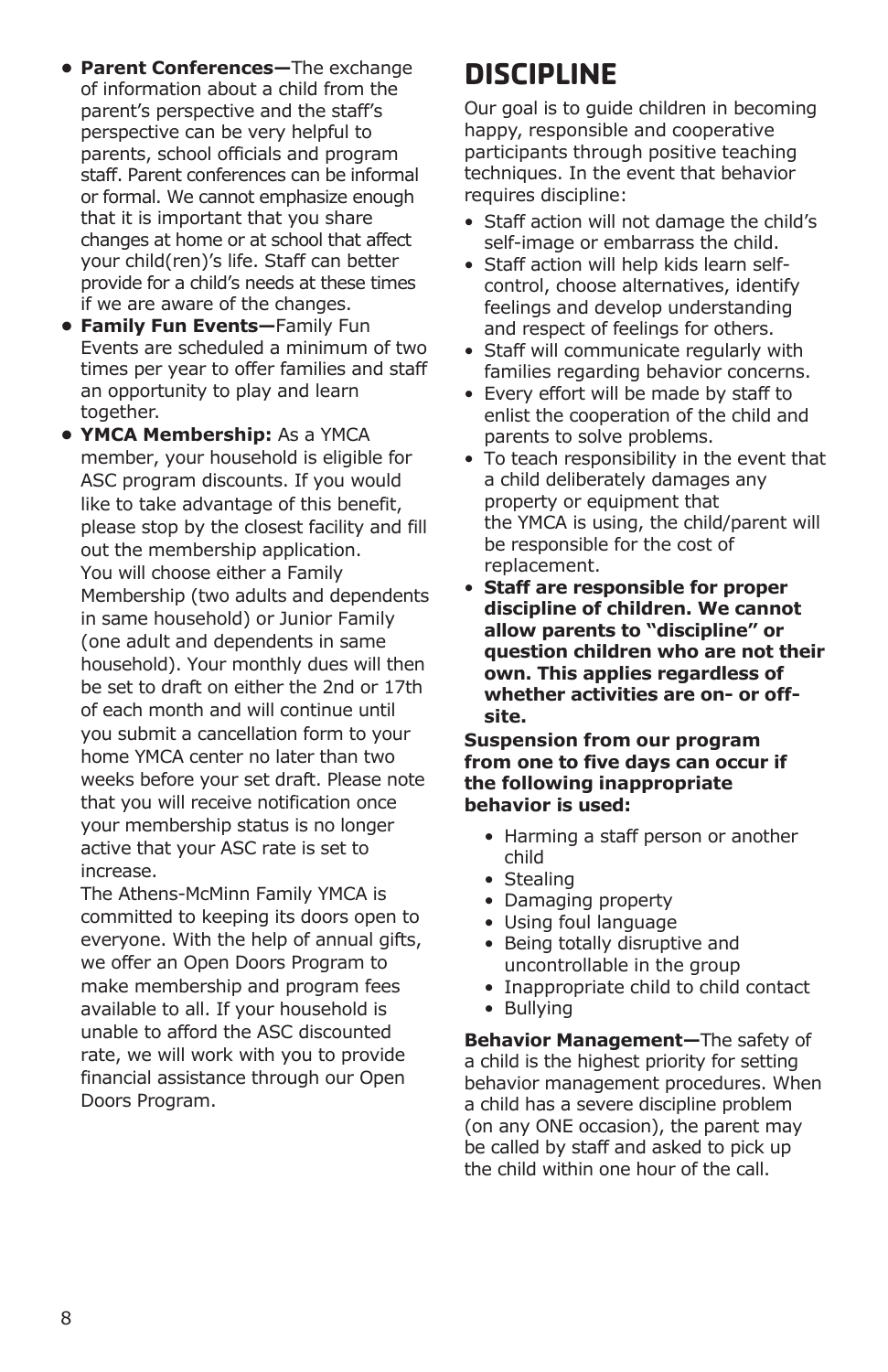#### <span id="page-8-0"></span>**Dismissal from our program could occur when:**

- Inappropriate behavior(s) cannot be solved after repeated attempts or on any one occasion, should the YMCA determine that a child's or a parent's behavior inhibits the Y from providing a safe environment for other children, and their parents, staff or school officials.
- Behavior of a child becomes detrimental to him/herself and others – including the program participants and staff.
- The YMCA uses "Observation Forms" to communicate with parents when it observes concerns regarding behavior changes or patterns being established. If a child receives three "Observation Reports" within a two- week period, he/ she may be dismissed from the ASC program.
- If a child is dismissed from the program, he/she is not eligible for re-enrollment.
- YMCA ASC adheres to the zerotolerance policy adopted by your local school system.
- Due to confidentiality, if there is an incident involving multiple participants, we will conduct an investigation according to YMCA policy. We will not discuss the specifics of the other students involved. Parents are not allowed to question or talk to the other program participants or staff regarding involvement in an incident.

# **INVESTIGATING AN ISSUE OR CONCERN**

You may occasionally have an issue or concern you wish to bring to our attention. We welcome your thoughts and comments. In the event you have reported an issue at the site, please be assured that we will complete a thorough investigation, which includes speaking to any pertinent staff and sometimes the children. We reserve the right to suspend a child's care indefinitely while an issue is being investigated. Listed below are the procedures we follow when dealing with parental concerns:

• We speak with the parent/guardian to get all the information regarding the concern. We are unable to speak with anyone other than the parent/guardian (this includes grandparents, aunts and uncles, etc.).

- If necessary, we will bring our Human Resources Director/CEO in to work with us.
- Once we have gathered all the pertinent information, we will follow the Athens-McMinn Family YMCA's Policies and Procedures. Depending on the circumstances, disciplinary action may be required. Due to confidentiality, we are unable to discuss any details, even if it involves another ASC participant or a staff member.
- There is no time limit with an investigation. We will take as much time as necessary to thoroughly investigate all issues.
- Retaliation against anyone who reports an issue or concern is not tolerated. Whenever possible, we will do anything possible to protect anonymity.

# **WITHDRAWAL FROM THE SITE/PROGRAM**

#### AT PARENT'S REQUEST

- Two weeks' advance notice of withdrawal is required in writing to the Program Director. Parents are responsible for fees during the two week period.
- If a withdrawal is not communicated in writing to the YMCA, you will still be responsible for all weekly fees and applicable late fees.
- Your signature on the information form verifies your agreement and understanding of this policy.
- Any account with a past due balance must be paid before the child(ren) can be re-enrolled into the YMCA program.

#### AT SITE'S REQUEST

- A notification period prior to withdrawal is not required if the withdrawal is requested by the site.
- The Athens-McMinn Family YMCA has the legal option to withdraw a child for any of the following reasons:
	- Non-payment of fees
	- Repeated failure of parents to pick up child on time
	- Failure to provide site with current emergency/medical information
	- Continuous disciplinary problems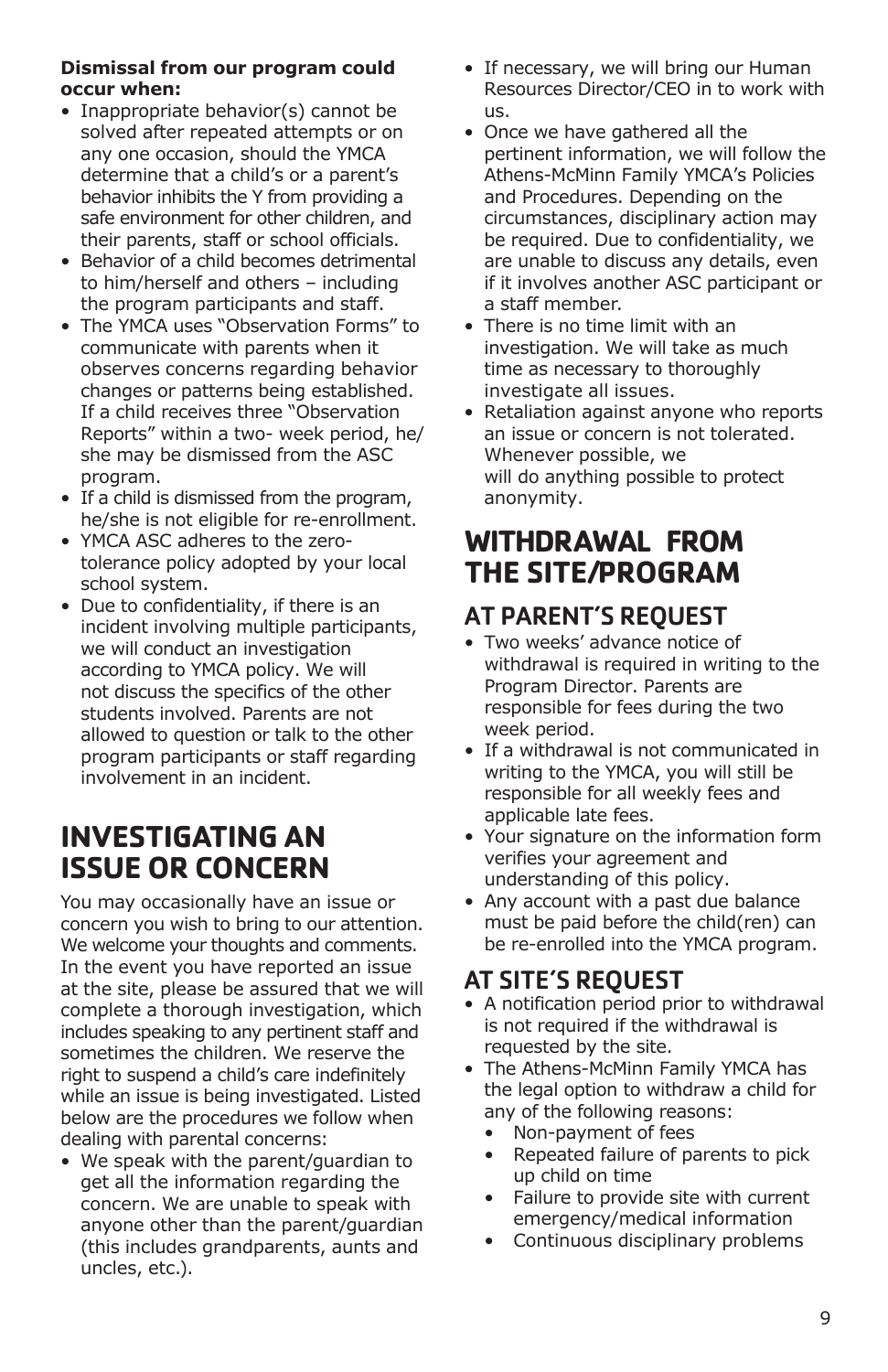- <span id="page-9-0"></span>• Inappropriate conduct of parent or guardian
- Repeated failure to sign the child in or out each day
- If a child is dismissed from the program, he/she is not eligible for re-enrollment in any ASC/Summer Camp program.

# **PROGRAM PROCEDURES**

The following procedures have been developed to ensure effective operation at each of our sites, with your child's safety as our main concern.

As a part of our safely features, we are now utilizing a new program called Roll Call. This program will electronically document when your child is signed in and out of the program in addition to some other features. Staff will still be required to ID anyone coming to pick up a child they do not recognize. Instructions for parents to login in and add people to the pickup list can be found on our website at

www.athensmcminnymca.org.

#### AFTER-CARE PROGRAM

- Children will walk to the designated ASC pick-up area from their classrooms daily. Please list the YMCA for pick-up on your child's approved pick up list with the school.
- Attendance will be taken daily.
- We do provide booster seats for all children under 8 years old or who measures less than 4'9".
- Children will be expected to follow all transportation rules and policies.
- Please sign your child out each day and print your name legibly. This is a state law requirement. Failure to comply will result in dismissal.
- When you sign your child out each day, please check for any updated information or notices at the parent information area.
- Only authorized persons may sign a child out of the ASC program. All authorized persons must be at least 18 years of age. Please provide the site director with a list of authorized persons, including their full names and phone numbers. This list will be kept on file at the site.
- The YMCA reserves the right to suspend, and/or dismiss any child during an investigation process.
- Anyone unfamiliar to the staff will be asked for identification. This includes the parents! For your own protection, there are no exceptions to this policy. Anyone without a photo ID will not be permitted to leave with the child.
- If there are special circumstances involving custody issues, you must provide the site director legal documentation of those arrangements. These documents will be kept in your child's file at the site.
- We cannot accept verbal consent for someone to pick up your child. All authorization must be in writing and signed by the child's legal guardian.

#### LATE PICKUP

- If you are running late, please call us in advance so we can plan appropriate staffing and reassure your child.
- Staff are scheduled to work until 6 p.m. We charge \$1 per minute per child for every minute after 6 p.m. that your child is not picked up. Payment of those charges is expected to be paid online within one week of the incident.
- If you haven't made contact with the site by 6:15 p.m., we will start calling your authorized pickup list for someone to come and pick up your child.
- If your child is not picked up by 7pm, local authorities will be called.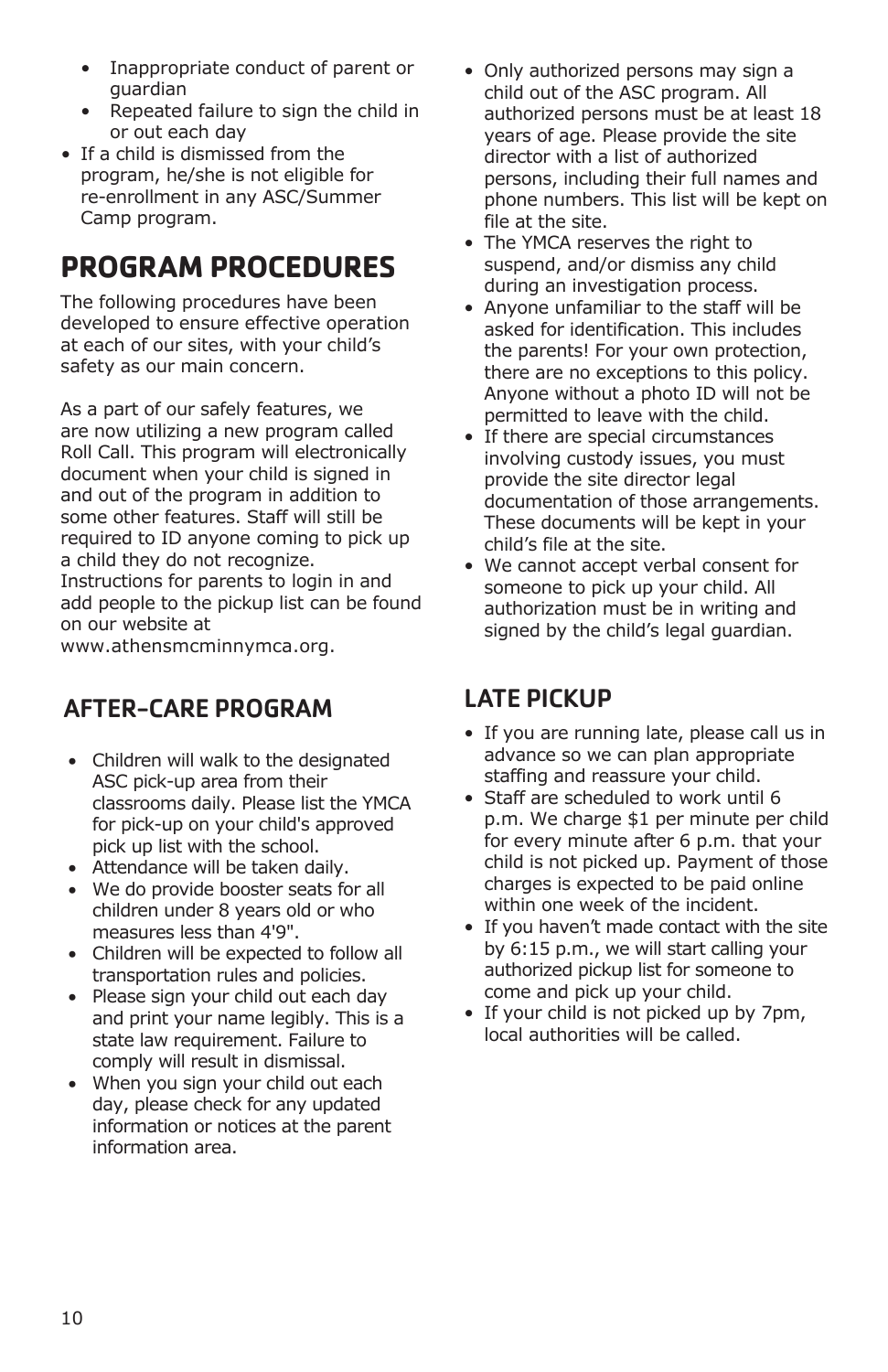#### <span id="page-10-0"></span>**ABSENCES**

• It is imperative that we are notified if your child(ren) will not be attending the program on a normally scheduled date. Please notify us as soon as possible. When calling, please state your first and last name and your child's first and last name. Please notify the site of any communicable illness your child may have.

#### VACATION

- Once you register your child in ASC, you are obligated to pay the weekly fee regardless of whether your child attends the week or not.
- **Please remember—**Advance registration is required for service during Fall Break, Spring Break and Winter Break. If you register your child for care during Winter Break or Spring Break, payment is required in advance. No credit will be given for days your child was registered and did not attend. However, if you do not register, payment is not expected. If any of the "breaks" is shorter than the scheduled full week, regular weekly fees are required for this week and additional fees are required if you register for care for the abbreviated "break" days.

## TV/VIDEO POLICY

• Occasionally, our program will show a movie during program hours. Movies will be developmentally appropriate for the viewers with a "G" rating. Parent permission to view the movie will be requested in advance. For those who do not wish to watch the movie, other activity choices will be available during this time.

#### CELL PHONE POLICY

• A participant may possess a cellular telephone at the YMCA program location provided that during program hours and on the school bus (should transportation needs arise) the cell phone remains off, not on vibrate, and is concealed in a backpack.

# **HEALTHY EATING & PHYSICAL ACTIVITY**

The ASC at the Athens-McMinn Family YMCA has signed on to be part of the commitment Y-USA made to become the *healthiest childcare* provider in the country! By implementing Healthy Eating and Physical Activity (HEPA) Standards, we want to ensure children have access to healthy food and physical activity in our programs. We want to make the healthy choice the easy choice for your child while he or she is in our care. As such, our programs are committed to offering:

- 1. Healthy food options for snacks and/or meals that include fruits, vegetables, whole grains, non-fatty, and lower sugar foods:
- 2. Water as the beverage of choice as opposed to sugary beverages and
- 3. At least 30 minutes of physical activity in our daily program.

To foster a health-promoting environment where "the healthy choice is the easy choice", we discourage kids from bringing junk food, sodas and sugar sweetened beverages to the program.

# **ALL-DAY OUT PROGRAMS**

The ASC program provides full-day services during the days that public schools are not in session due to staff inservice, parent conference days and holiday break schedules. Private schools' schedules vary slightly. Check with your Program Director for information on services associated with your schedule.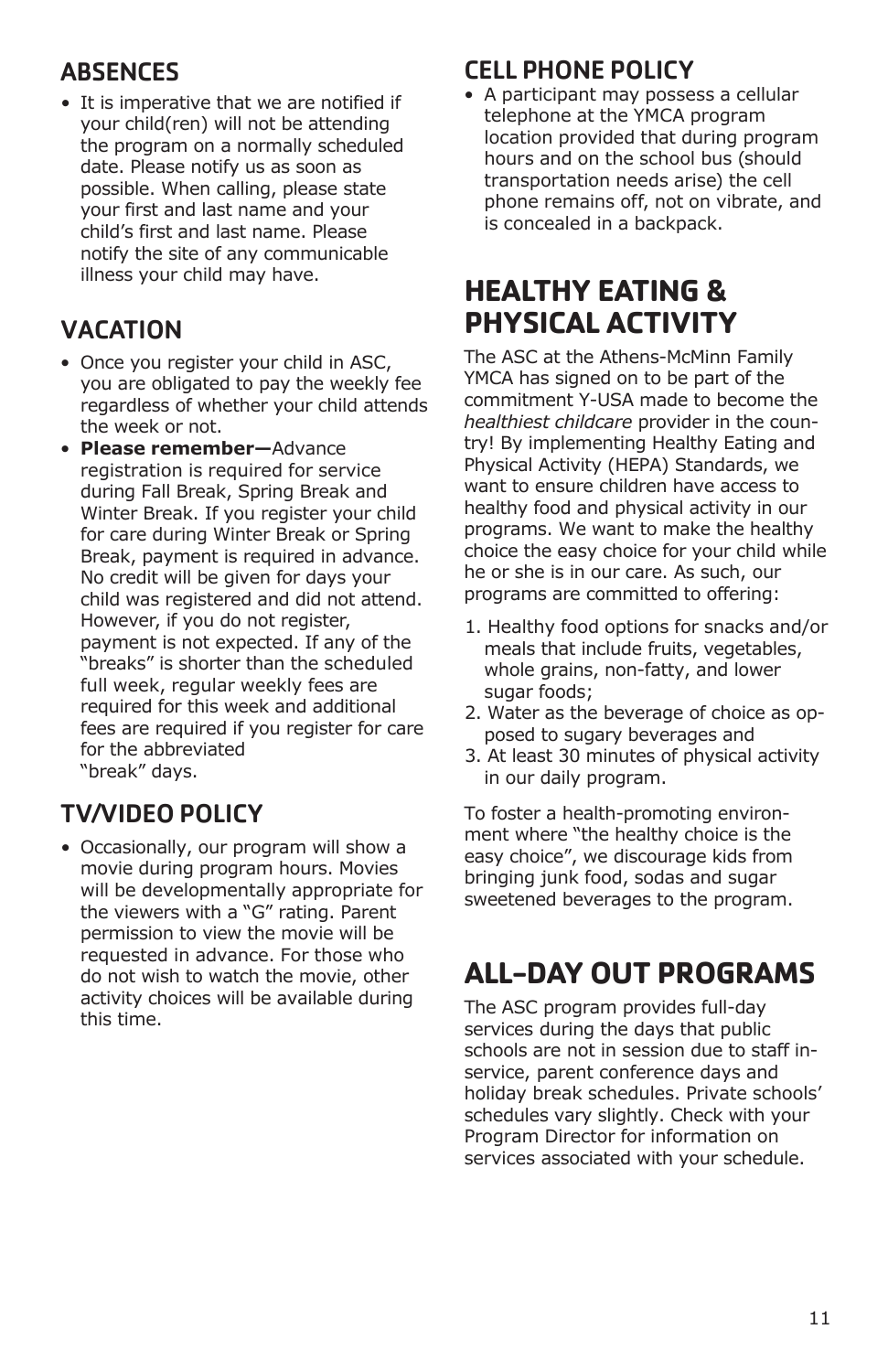- <span id="page-11-0"></span>• See your parent pack and your Program Director for specifics.
- **You must register in advance** for scheduled closures, in-service days and full-week break programs. If you register for this service, you will be required to pay the additional fee for this service. **No credit will be given if you register your child and they do not attend.**
- Children need to arrive at the All-Day Out site no later than 9 a.m. Programming for the day begins at 9 a.m., and it is vital to their enjoyment of the program to be present for the complete day. We also adjust staffing based on attendance, and late arrivals may not be accepted because of staffing and ratio adjustments.
- Students will be provided with a healthy sack lunch and drink each day that do not require refrigeration or heating.
- Students may bring their own healthy sack lunch and drink (no soda) that do not require refrigeration or heating.
- We provide a nutritious snack in the morning and the afternoon each day.
- During the school break days, each family must provide sunscreen for their child. All bottles must be labeled with the child's name. Staff will supervise the application of sunscreen.
- There is an additional fee for service for a standalone All-Day Out. Please check the Calendar of Fees for the amount.
- The YMCA complies fully with transportation rules and regulations as governed by the State of Tennessee.

# **SNACKS/LUNCHES**

- Parents may provide healthy sack lunches and drinks (no soda) that do not require heating or refrigeration, if your child is participating in the All-Day Out program.
- We will provide a nutritious snack and dinner daily during our ASC afterschool program.
- A nutritious snack will be provided in the morning and afternoon during All-Day Outs.

## **SNOW/INCLEMENT WEATHER/EMERGENCY PROCEDURE**

We know snow days can be stressful for families, especially when child care is a challenge. Our program is not licensed for All Day "Drop-In" Care. Therefore we are unable to offer inclement weather child care unless consecutive days allow for registration in advance.

The ASC program will follow Athens City Schools inclement weather policy.

Weekly fees are due regardless of school snow closings, even in the rare occasion that school is out for the entire week, because these are not scheduled and factored into our annual fee assessment.

Please do not hesitate to call your regular site or the snow site before heading out on a questionable day. When schools alter their school day schedule due to snow by either closing early or closing for the day, the ASC operating hours will change.

In extreme and/or quickly developing weather situations, an individual location may close early, and parents will receive a two-hour advance notice. All attempts will be made to have announcements aired on local news stations. You can also go to our website at athensmcminnymca.org and check your email account listed on file.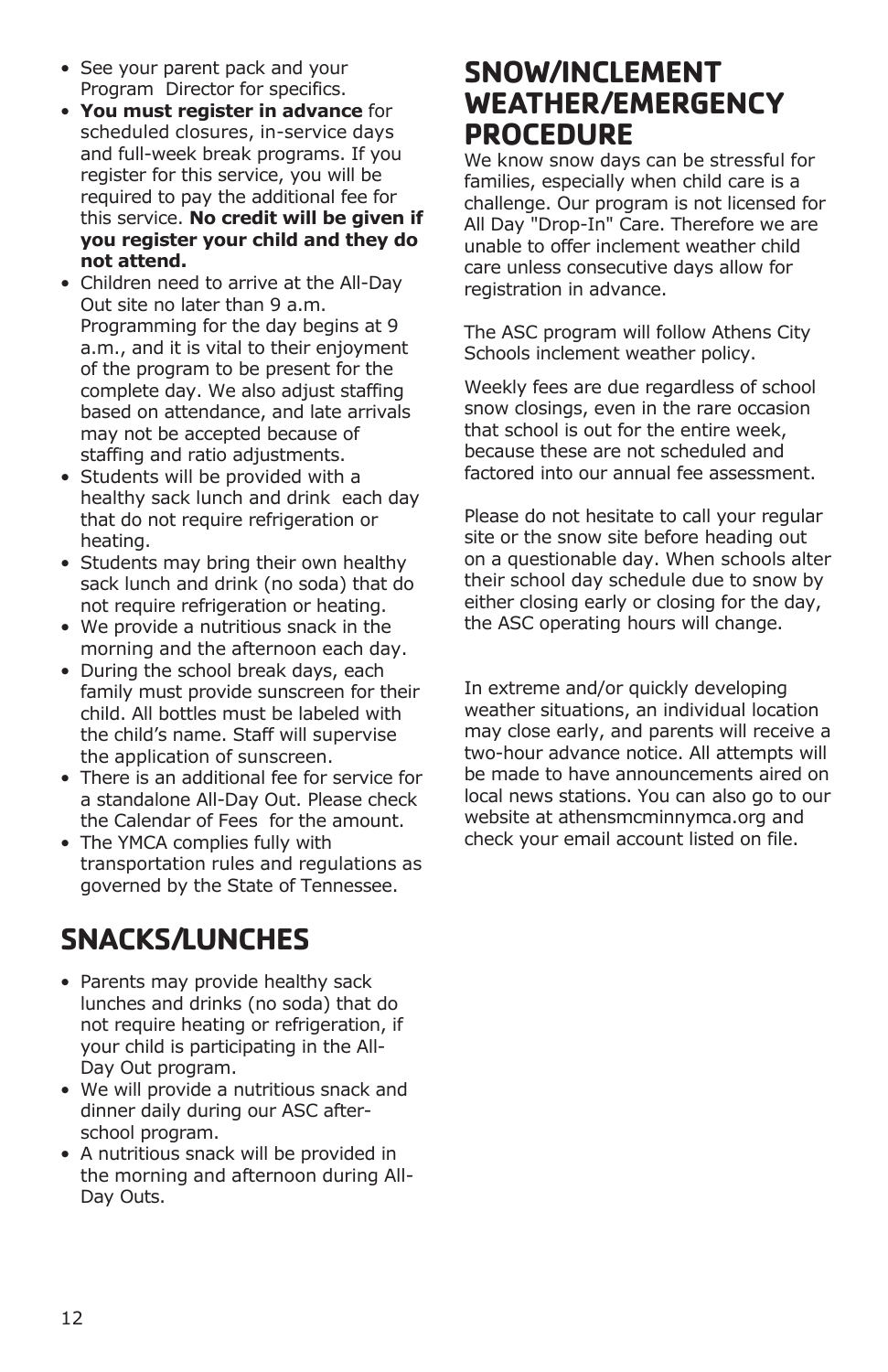#### EMERGENCY MANAGEMENT PLAN

A site-specific emergency management plan has been completed and is kept on file at the site. If you wish to view this document, please see your site director.

# **INSURANCE**

The Athens-McMinn Family YMCA does not provide medical insurance for program participants.

Each family member is responsible for their own medical insurance coverage.

# **INJURY**

If your child is injured at a site, the site director will take whatever steps are necessary to obtain emergency medical care. These include, but are not limited to, the following:

- Attempts to contact parent or guardian.
- Attempts to contact parent or guardian through emergency contact listed on enrollment form.
- If we cannot contact you, we will do one or more of the following:
	- Call an ambulance or paramedic.
	- Should your child need to go to the hospital, they will leave with EMS. YMCA staff are not permitted to transport children.
- In a non-life threatening situation, we will not call an ambulance unless the parent requests it.
- **Please note—**In the event of a serious emergency, 911 will be called first.

# **ILLNESS**

- Parents should notify the site when their child(ren) will be absent due to illness.
- The YMCA cannot provide care for sick children. Please do not bring a child who is ill to the site.
- Students who are not in attendance for the school day cannot attend ASC in the afternoon.

• Each day upon arrival, each child will be observed for symptoms of illness. If a child has any sign of illness or fever of 100 degrees or higher, the child will be sent home with the parent, or the parent will be called to pick up the child.

• If a child has no overt symptoms of illness but displays significant behavior changes and is clearly uncomfortable and unable to participate in activities, a parent will be called to pick up the child. • The child is not allowed back to the program until 24 hours has

passed and the child is no longer symptomatic.

• If your child becomes ill at the site, a parent will be contacted and asked to take him or her home. The child will be isolated within sight and hearing distance of an adult until parent arrives. If parent cannot be reached, the staff will contact the emergency contact person listed on the child's enrollment form. Because we cannot provide care to sick children, a parent or an emergency contact must pick up their child within one hour after being called.

Failure to adhere to this policy can lead to suspension or dismissal.

• Parents must complete the permission to administer medicine form and turn in to the site director.

• Medication that needs to be administered should: •Be brought directly to staff in its original container as prescribed. •Contain written instructions as to quantity, time for it to be administered, name and phone number of doctor, and any other directions for use. Written clearance must also be given to the YMCA to administer the medications. Forms are available at the site.

• When picking a child up, medication will be returned and the parent must sign verifying that the medication was returned.